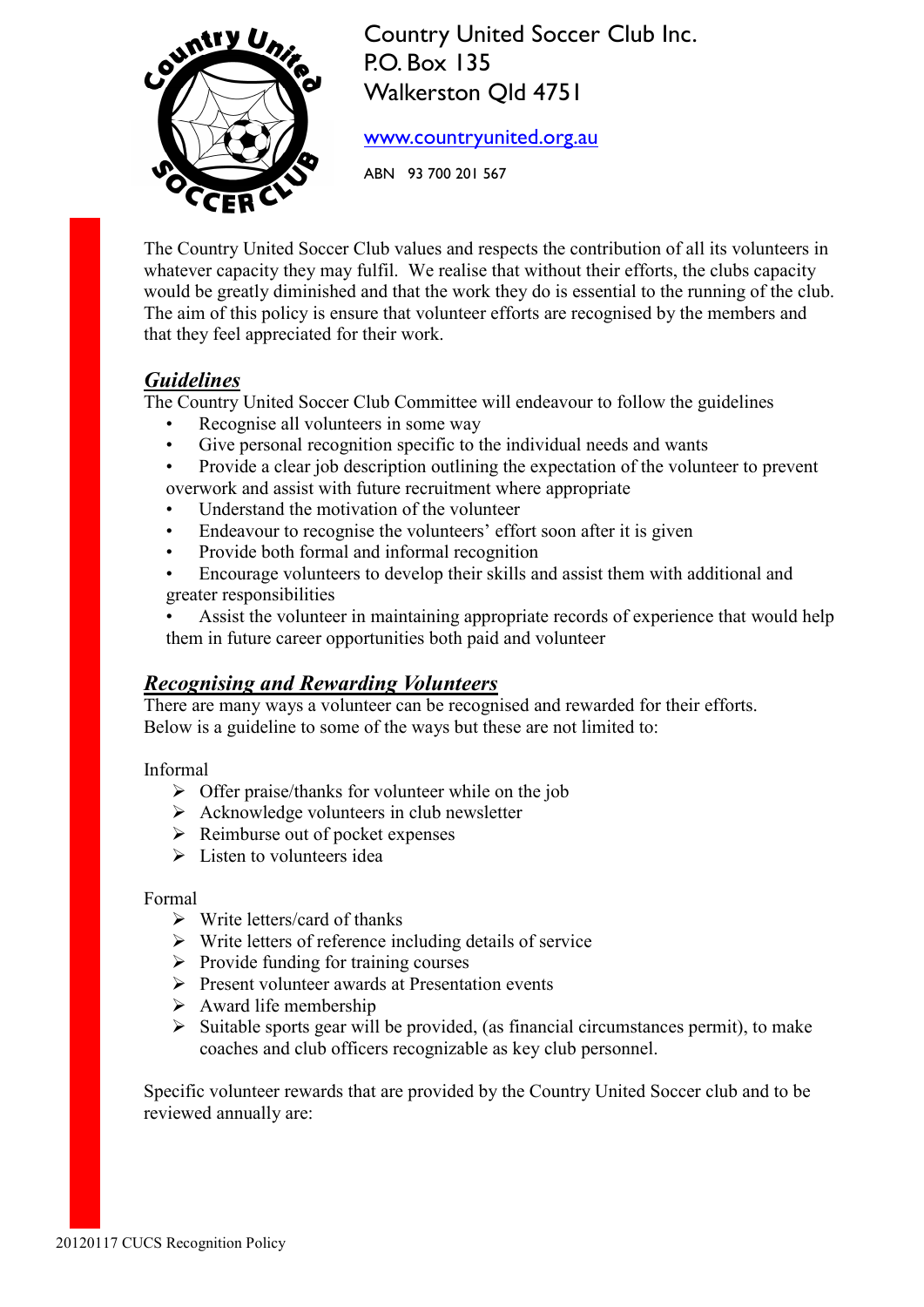

Country United Soccer Club Inc. P.O. Box 135 Walkerston Qld 4751

www.countryunited.org.au

ABN 93 700 201 567

# *Country United Soccer Club*

The Club will present an annual award for Club Volunteer of the Year.

#### *Committee Members* (as per positions advertised at AGM)

• Committee members will have their club fees reimbursed by the club. The club fee will normally be the difference between the total registration fee charged by the club and the total registration fee charged by MRFZ. This may be transferred to only one other family member's registration. The club fees must be paid upon initial registration of the family member chosen with reimbursement from the club at a later date during the current season.

The committee member will have their attendance at the end of year presentation night paid for by the club.

- The club will provide suitable sports gear to committee members at cost price.
- The club will provide membership of Western Suburbs Rugby league club paid for by the club.

The club will provide an annual gift for all committee members.

#### *Coaches*

The Club encourages its members to attend coaching and officiating courses, and will advertise the availability of these courses to its members.

The Club will recognise the contribution of its coaches and officials by contributing to the costs of courses which develop their skills and benefit the club or the running of the sport.

• Players who are Coaches will have their own playing registration fees (club plus MRFZ fees) reimbursed by the club. The club fees must be paid upon initial registration of the player/coach with reimbursement from the club at a later date during the current season.

• Coaches who are not players will have their club fees only reimbursed by the club. Club fees are the difference between the MRFZ registration fees and the total fees set by the club. This may be transferred to only one other family member. The club fees must be paid upon initial registration of the family member chosen with reimbursement from the club at a later date during the current season.

• The club will provide annual gift for coaches.

#### *Managers*

• Managers will have their club fees reimbursed by the club. Club fees are the difference between the MRFZ registration fees and the total fees set by the club. This may be transferred to only one other family member. The club fees must be paid upon initial registration of the family member chosen with reimbursement from the club at a later date during the current season.

The Club will recognise the contribution of its managers by contributing to the costs of courses which develop their skills and benefit the club or the running of the sport.

The club will provide an annual gift for managers.